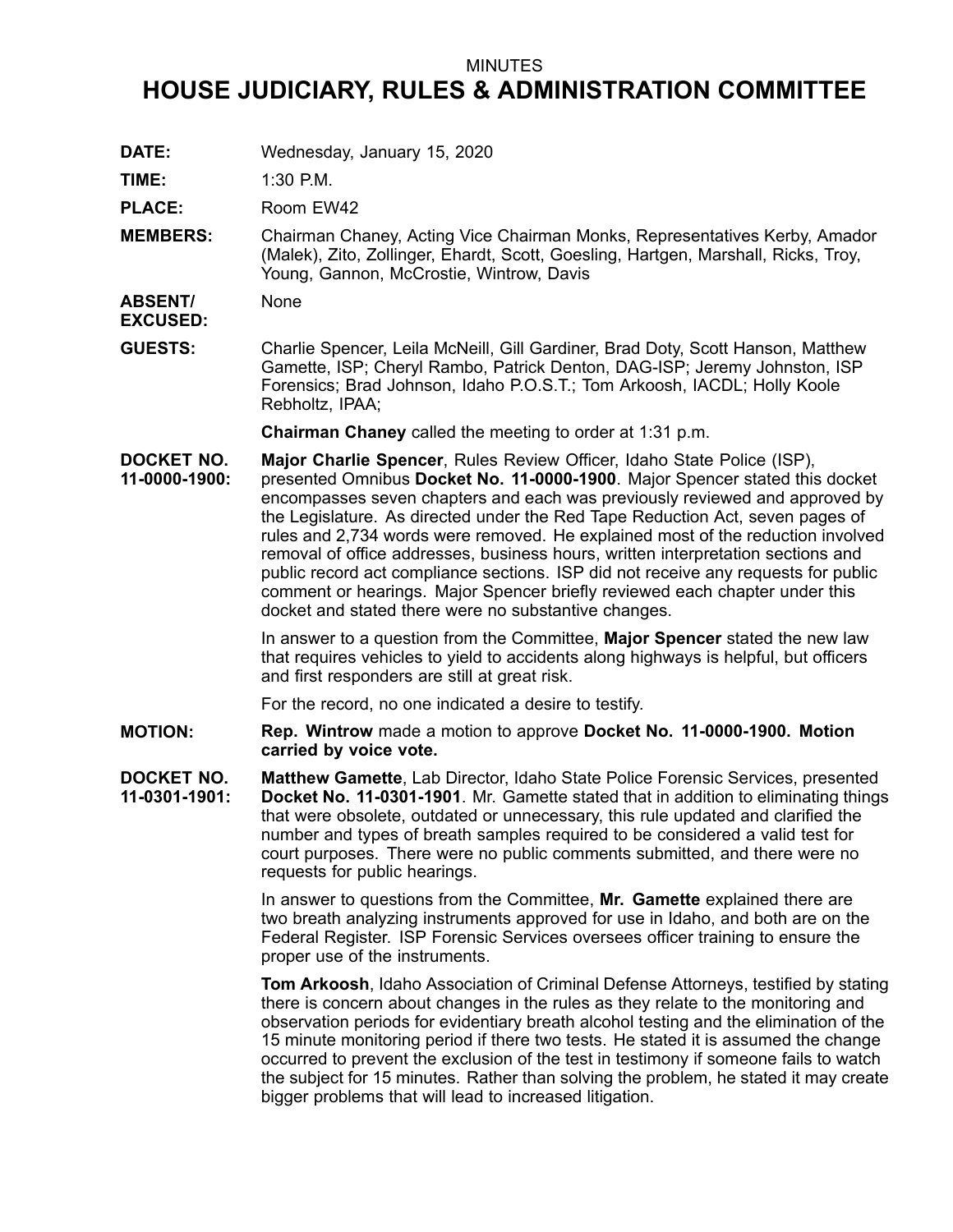**Jeremy Johnston**, Discipline Leader, Idaho State Police Forensic Laboratory, responded to the testimony by explaining there are different terms often used synonymously in court for the 15 minute monitoring period. The purpose of the change was to clarify and define the terminology specifically as it relates to the 15 minute pretest period. The rule now defines this as the 15 minute monitoring period. A 15 minute observation period commences simultaneously during the monitoring period prior to <sup>a</sup> breath test. If two valid breath samples are collected, they are considered as <sup>a</sup> scientific objective measurement, and therefore, the subjective observations are not necessary for the evidentiary record.

In answer to <sup>a</sup> question from the Committee, **Mr. Arkoosh** stated that burping or regurgitating into the machine can invalidate the test and this can only be determined with observation. Therefore, he does not see <sup>a</sup> need for the change.

**MOTION: Rep. Gannon** made <sup>a</sup> motion to approve **Docket No. 11-0301-1901**. Speaking to the motion, Rep. Gannon stated he is sure ISP wants to make sure the rule functions properly and if there is <sup>a</sup> problem with the process ISP will come back to correct the rule in the future. **Motion carried by voice vote**.

**DOCKET NO. 11-0000-1900F: Major Charlie Spencer**, Idaho State Police, presented the Omnibus Fee **Docket No. 11-0000-1900F**. Major Spencer explained there are two chapters in this docket and each existed previously and were approved by the Legislature. This docket eliminated three pages and 634 words and involved removal of office addresses, business hours, written interpretation sections and public record act compliance sections. Major Spencer briefly reviewed each chapter under this docket and stated no one submitted public comment or requested <sup>a</sup> public hearing.

> In answer to questions from the Committee about **chapter 11.05.01**, **Major Spencer** stated the delegation of authority outlined in the rule has not changed. He deferred to **Captain Brad Doty**, Idaho State Police Bureau Chief of Alcohol Control, to respond to questions from the Committee. Captain Doty clarified it is state law, not this rules docket, that requires non-profits to secure <sup>a</sup> permit when including alcohol in gift baskets. This applies to all alcohol except beer and wine. He explained the transfer of liquor licenses is also governed by law and not rule.

In answer to questions about **chapter 11.10.02**, **Major Spencer** stated the agency's criminal history records are agency records, not court records.

For the record, no one indicated <sup>a</sup> desire to testify.

- **MOTION: Rep. Monks** made <sup>a</sup> motion to approve **Docket No. 11-0000-1900F**. **Motion carried by voice vote**.
- **DOCKET NO. 11-1001-1900F: Leila McNeil**, Criminal Identification Bureau Chief, Idaho State Police, presented the Omnibus Fee **Docket No. 11-1001-1900F**. She explained that the Idaho Public Safety and Security Information System, or ILETS, connects all Idaho law enforcement agencies to state and federal criminal history databases. It allows officers access to critical information necessary to perform their duties. This rule was previously reviewed and approved by the Legislature. She stated one page of rules was eliminated; however there were no substantive changes.

For the record, no one indicated <sup>a</sup> desire to testify.

**MOTION: Rep. Troy** made <sup>a</sup> motion to approve **Docket No. 11-1001-1900F. Motion carried by voice vote.**